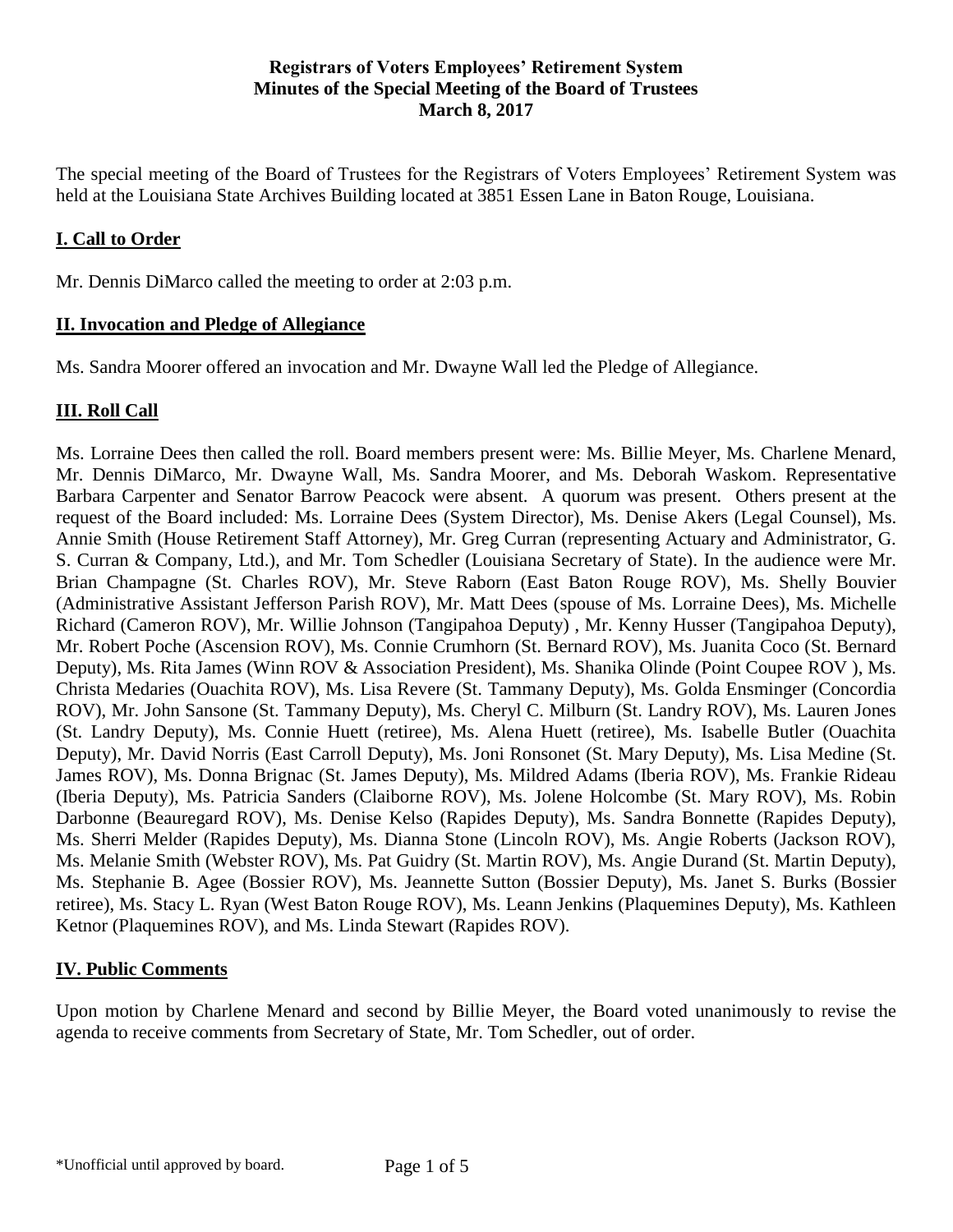## **V. Address by Secretary of State, Tom Schedler**

Mr. Schedler stated that his office provided all Human Resources functions for the Registrars of Voters. He added that the Secretary of State's office had a Board position on two of Louisiana's public retirement systems, the Louisiana School Employees' Retirement System and the Teachers' Retirement System. He further noted that the Legislature had placed representatives from the Treasurer's Office and the Division of Administration on a number of public retirement system boards. He stated that he wanted to have a seat on the ROVERS Board of Trustees because the state's employer contributions for ROVERS were paid through the Secretary of State's budget.

Mr. Schedler indicated to the Board and the audience that he was a direct person and that he did not like people putting words in his mouth. He stated that he never said that he wanted to take over the ROVERS Board or that he wanted to see the ROVERS Board merged with the Clerks of Court Retirement & Relief Fund Board. He added that if those were his objectives, he would say so. He reiterated that he was merely asking for a seat on the ROVERS Board.

Mr. Schedler expressed that some in the Registrars Association have fought him on everything and that with increases in the employer contribution rate it was a huge budgetary issue.

Ms. Debbie Wascom asked for clarification related to the potential fiscal impact of adding the Secretary of State or his designee to the ROVERS Board. She stated that it was her understanding that the system would incur no expense for education or travel. Ms. Wascom also asked about his intentions related to the potential of a merger of the ROVERS plan with another plan.

Mr. Schedler stated that he would not introduce a bill to merge ROVERS with another system.

Ms. Charlene Menard stated that she was sorry to have missed the meeting at the Registrars Association Convention where Mr. Schedler first spoke about the bill. She stated that she was shocked to learn about the bill and asked why it was not brought to the retirement board first.

Mr. Schedler stated that he took the opportunity to address the Registrars at the convention. Mr. Schedler discussed the fact that he did not bring up participation on the ROVERS Board years ago. He stated that in a recent conversation with Joe Salter, who sits on the LSERS and TRSL Boards, the point was brought up that of all of the Boards that the Secretary of State should sit on, ROVERS would make the most sense.

Mr. Schedler stated that when the Attorney General's opinion led to a required payment of employer contributions of almost \$100,000, he paid the funds. He added that he would not be in a position to do that in today's budget situation.

Ms. Moorer asked Mr. Schedler why he wanted to be on the Board now. She added that he had never sent representatives to attend Board meetings which were held in Baton Rouge.

Mr. Schedler stated that her point was reasonable. He agreed that he had not attended and agreed that perhaps they should have.

Ms. Moorer added that if Mr. Schedler should have a position due to the employer contributions paid through the Secretary of State's budget, the police jurors would also be able to make that argument.

Mr. Schedler stated that he had not discussed the issue with the Police Jury Association.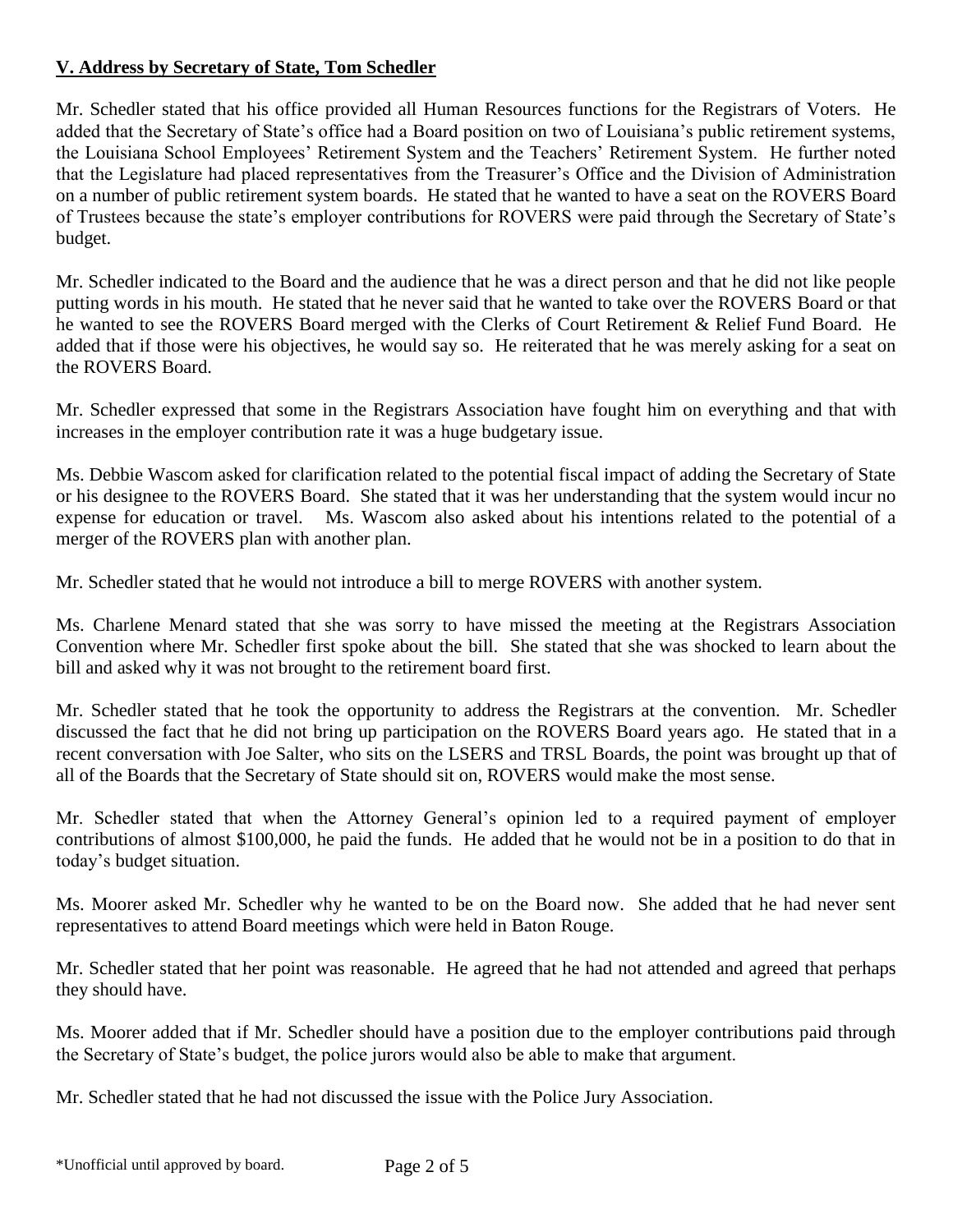Ms. Moorer stated that she felt that the Treasurer's office or Legislative Auditor would offer more knowledge about finance and investments.

Mr. DiMarco asked if Mr. Schedler would join the Board in opposing any future merger bill. Mr. Schedler stated that he would.

Ms. Meyer stated that at the seminar, Mr. Schedler stated that he wanted to have an ear at the Board's table. She asked if he wanted to be a voting member.

He added that he did want to be a voting member. Mr. Schedler stated that he did not know why Registrars were discussing the possibility of a merger with the Clerks. He stated that such an idea did not come from his office or his mouth.

Ms. Meyer asked what he would get by being on the ROVERS Board. Mr. Schedler responded that he felt he should be on the Board for transparency in government.

Ms. Dees told the group that when Mr. Schedler started, he set up a meeting with her, John Moreau and Billie Meyer to discuss the \$100,000 due related to the Attorney General's opinion. She stated that the system had the money within a week. She added that although they had disagreed on occasion, she respected Mr. Schedler.

Mr. Schedler told the group that were he to be added to the Board of Trustees, he would not fight Board decisions after a vote is taken. He added that he would likely appoint Joe Salter to represent him on the ROVERS Board since he sits on the LSERS and TRSL Boards.

Ms. Moorer stated that she was concerned that if the Registrars on the Board disagreed with Mr. Schedler, it could affect their evaluations by the Secretary of State.

Mr. Schedler stated that he was not involved in the evaluation procedure. He added that he only got involved in cases of appeals or disputes. He indicated that votes and discussion at the Board level would not affect the evaluations. He reiterated that he did not have any hidden agenda and that he was sorry that the discussion had deteriorated to this.

Audience member, Brian Champagne, stated that the Board is currently made up of 8 members including Representative Carpenter and Senator Peacock and that they periodically had concerns about quorums. He stated that he had spoken with Representative Carpenter who was in Brazil for her position as Dean of International Education at Southern University. He said that Representative Carpenter stated that she was not currently in favor of Senate Bill 3. He added that he felt that Mr. Schedler had sprung this bill on the Registrars at the conference. He stated that the system board meets at the Renaissance Hotel in Baton Rouge and that the meetings are open to the public. He added that the Secretary of State's office could attend.

Audience member, Mildred Adams, stated that several years ago the Board was presented with a request to add a retiree to the Board. She stated that the Board needs a retiree to represent the system's retirees. She added that it would be more credible for a retiree to be considered to serve.

Mr. DiMarco answered that the Board members were already concerned about retirees, but state law limits the ability of the system to pay retiree COLA's.

Audience member, Robert Poche, asked if Joe Salter votes on the other Boards he serves on. Mr. Schedler replied that he did.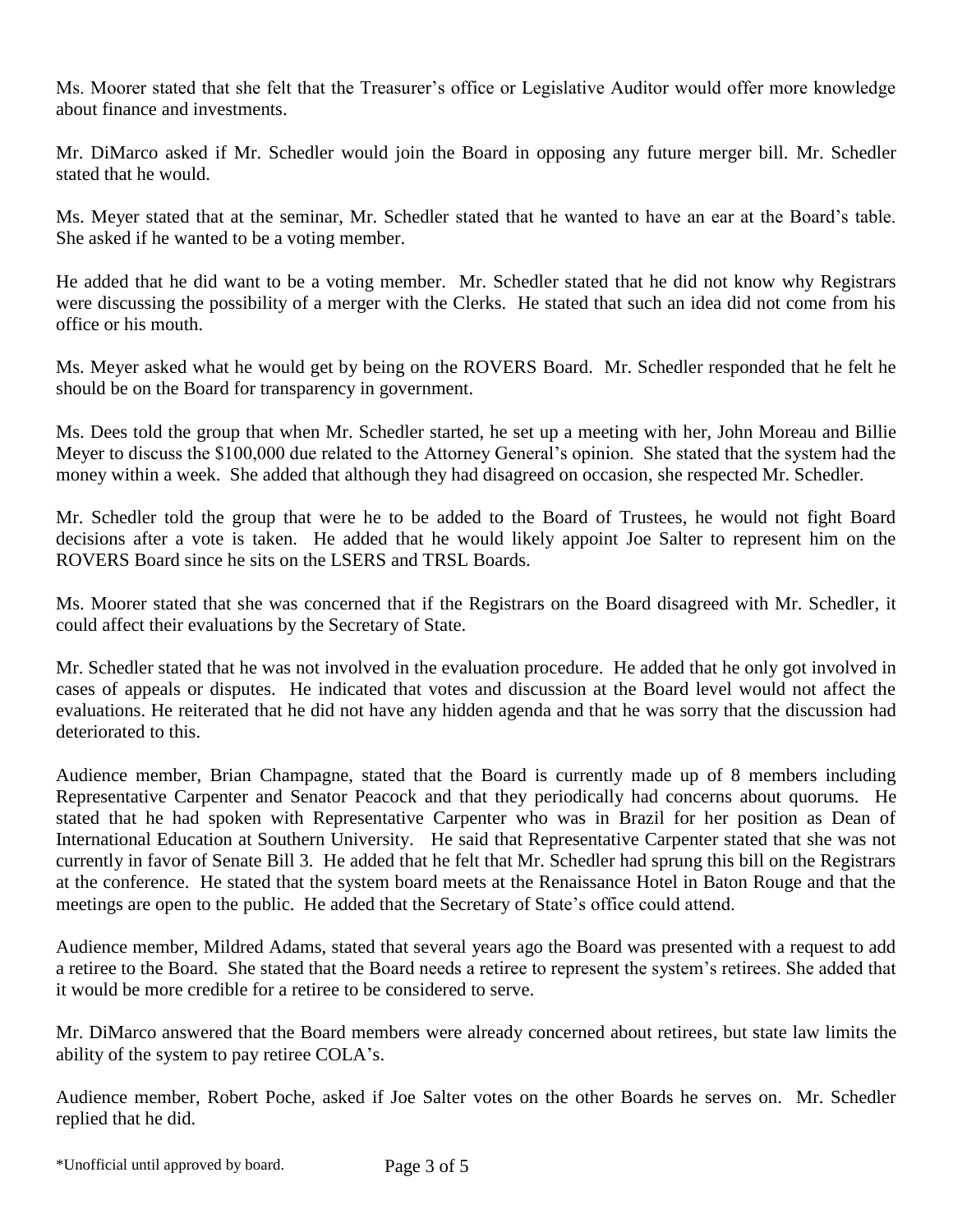Audience member, David Norris, stated that even if the Board believed what Mr. Schedler stated, they could not know who would be the Secretary of State in the future. He expressed concern that three members of the Board would not have a retirement that depended on ROVERS. He stated that the number one job of the Board is to provide pensions to the members.

Mr. Schedler stated that he respected Mr. Norris' position, but he would have one vote out of nine potential votes. He stated that there were three ex-officio members out of the nine total. Mr. Schedler further stated that the money for employer contributions is state taxpayer funds. For this reason, having taxpayer and legislative representation on the Board is important for transparency.

Attorney, Ms. Denise Akers, spoke to the audience. She stated that the law requires each Board member to be a fiduciary to the system. She further explained that whether or not a Board member is also a member of the system, they all have a legal obligation to the beneficiaries of the system.

Ms. Waskom stated that she would make her decision based on the facts. She stated that if she had a Board that made decisions about how much she had to pay, she would want to have some input. She added that as fiduciaries, if Board members made decisions that were not fiduciarily sound, they were personally liable. She added that everyone who sits on the ROVERS Board takes the job seriously.

Upon motion by Ms. Waskom and second by Ms. Menard, the Board voted to support Senate Bill 3 during the 2017 regular legislative session. Mr. DiMarco, Ms. Menard, Ms. Meyer, and Ms. Wascom voted in support of the motion, and Ms. Moorer and Mr. Wall voted against the motion. The motion carried  $4 - 2$ .

# **VI. Other Business**

Ms. Moorer asked that the Board amend the agenda to discuss an issue with the system's 2016 1099R forms.

Upon motion by Ms. Moorer and second by Mr. Wall, the Board voted unanimously to amend the agenda to consider the issue of the system's 1099R forms filed for 2016.

Ms. Moorer stated that individuals retiring with 30 years of service have been coded with a distribution code of "1" on the 1099R's which means that a 10% penalty would apply for early distributions only for retirees under the age of 55. Ms. Moorer stated that she spoke with a number of other retirement systems and found that they used codes for normal distribution or early distribution with a qualifying exception. These codes would not result in a 10% penalty.

After the Board discussed the issue of coding on the 1099R forms, Ms. Moorer asked that the system's actuary and attorney work with the CPA to review the issue.

Ms. Dees stated that the individual involved had called her. She told the retiree that the system cannot give tax advice to retirees and that the system hired outside CPA's to create the 1099R's.

After further discussion, upon motion by Ms. Moorer and second by Mr. Wall, the Board voted unanimously to have the system's actuary and attorney work with the CPA to see if ROVERS could code the individual involved with a "2" or "7" which would avoid a 10% penalty.

Ms. Moorer stated her concern related to the tax filing date of April 15<sup>th</sup>. Mr. DiMarco stated that the member could ask their CPA to file an extension, if necessary.